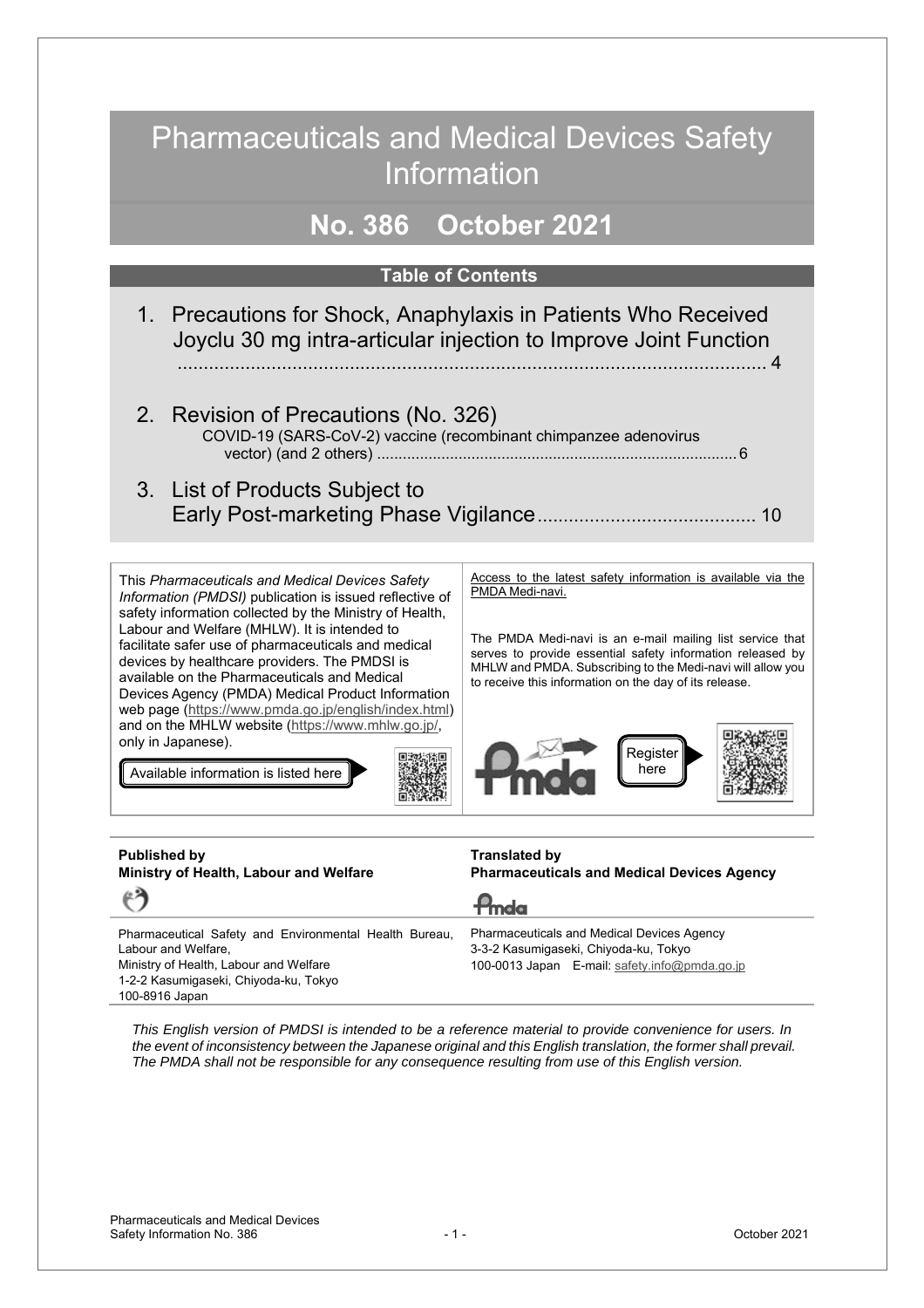## **Pharmaceuticals and Medical Devices Safety Information**

#### **No. 386 October 2021**

**Ministry of Health, Labour and Welfare** 

**Pharmaceutical Safety and Environmental Health Bureau, Japan** 

#### **[ Outline of Information ]**

| No.          | <b>Subject</b>                                                                                                                                                              | <b>Measures</b> | <b>Outline of Information</b>                                                                                                                                                                                                                                                                                                                                                                                                                                                                                                                                                                                                                                                                                                                                                                                                                                                                                                                                                                                                                                                                                                                           | Page           |
|--------------|-----------------------------------------------------------------------------------------------------------------------------------------------------------------------------|-----------------|---------------------------------------------------------------------------------------------------------------------------------------------------------------------------------------------------------------------------------------------------------------------------------------------------------------------------------------------------------------------------------------------------------------------------------------------------------------------------------------------------------------------------------------------------------------------------------------------------------------------------------------------------------------------------------------------------------------------------------------------------------------------------------------------------------------------------------------------------------------------------------------------------------------------------------------------------------------------------------------------------------------------------------------------------------------------------------------------------------------------------------------------------------|----------------|
| $\mathbf{1}$ | <b>Precautions for Shock,</b><br>Anaphylaxis in<br><b>Patients Who Received</b><br>Joyclu 30 mg intra-<br>articular injection to<br><b>Improve Joint</b><br><b>Function</b> |                 | Joyclu 30 mg intra-articular injection<br>(non-proprietary name: diclofenac<br>etalhyaluronate sodium, hereinafter<br>referred to as "this drug") is used to<br>improve joint function. Since its<br>marketing approval on March 23, 2021,<br>a total of 10 cases of serious shock and<br>anaphylaxis have been reported in<br>patients treated with this drug as of May<br>28 (estimated number of patients who<br>have received this drug: approximately 5<br>500). One of the cases was reported to<br>have led to death, although the causal<br>relationship with this drug is unknown.<br>In response, the MHLW on June 1, 2021<br>instructed the marketing authorization<br>holder of this drug to newly add a<br>WARNING section and to revise the<br><b>IMPORTANT PRECAUTIONS and the</b><br><b>Clinically Significant Adverse Reactions</b><br>sections in the package insert while<br>issuing a Dear Healthcare Professionals<br>Letter of Rapid Safety Communication<br>(BLUE LETTER) to alert healthcare<br>professionals and other concerned<br>parties to this safety concern. This<br>section introduces the details of the<br>revision. | $\overline{4}$ |
| 2            | <b>Revision of</b><br><b>Precautions</b><br>(No. 326)                                                                                                                       | $\overline{P}$  | COVID-19 (SARS-CoV-2) vaccine<br>(recombinant chimpanzee adenovirus<br>vector) (and 2 others)                                                                                                                                                                                                                                                                                                                                                                                                                                                                                                                                                                                                                                                                                                                                                                                                                                                                                                                                                                                                                                                           | 6              |
| 3            | <b>List of Products</b><br><b>Subject to Early Post-</b><br>marketing Phase<br><b>Vigilance</b>                                                                             |                 | List of products subject to Early Post-<br>marketing Phase Vigilance as of August<br>31, 2021.                                                                                                                                                                                                                                                                                                                                                                                                                                                                                                                                                                                                                                                                                                                                                                                                                                                                                                                                                                                                                                                          | 10             |

*E:* Distribution of Dear Healthcare Professional Letters of Emergency Communications, *R:* Distribution of Dear Healthcare Professional Letters of Rapid Communications, *P*: Revision of Precautions, *C*: Case Reports

**Reporting of safety information such as adverse reactions to the Minister of Health, Labour and Welfare is a duty of medical and pharmaceutical providers.**  If medical and pharmaceutical providers such as physicians, dentists, and pharmacists detect adverse reactions, infections associated with drugs or medical devices, or medical device adverse events, it is mandatory for such providers to report them to the Minister of Health, Labour and Welfare directly or through the marketing authorization holder. As medical and pharmaceutical providers, drugstore and pharmacy personnel are also required to report safety issues related to drugs and medical devices.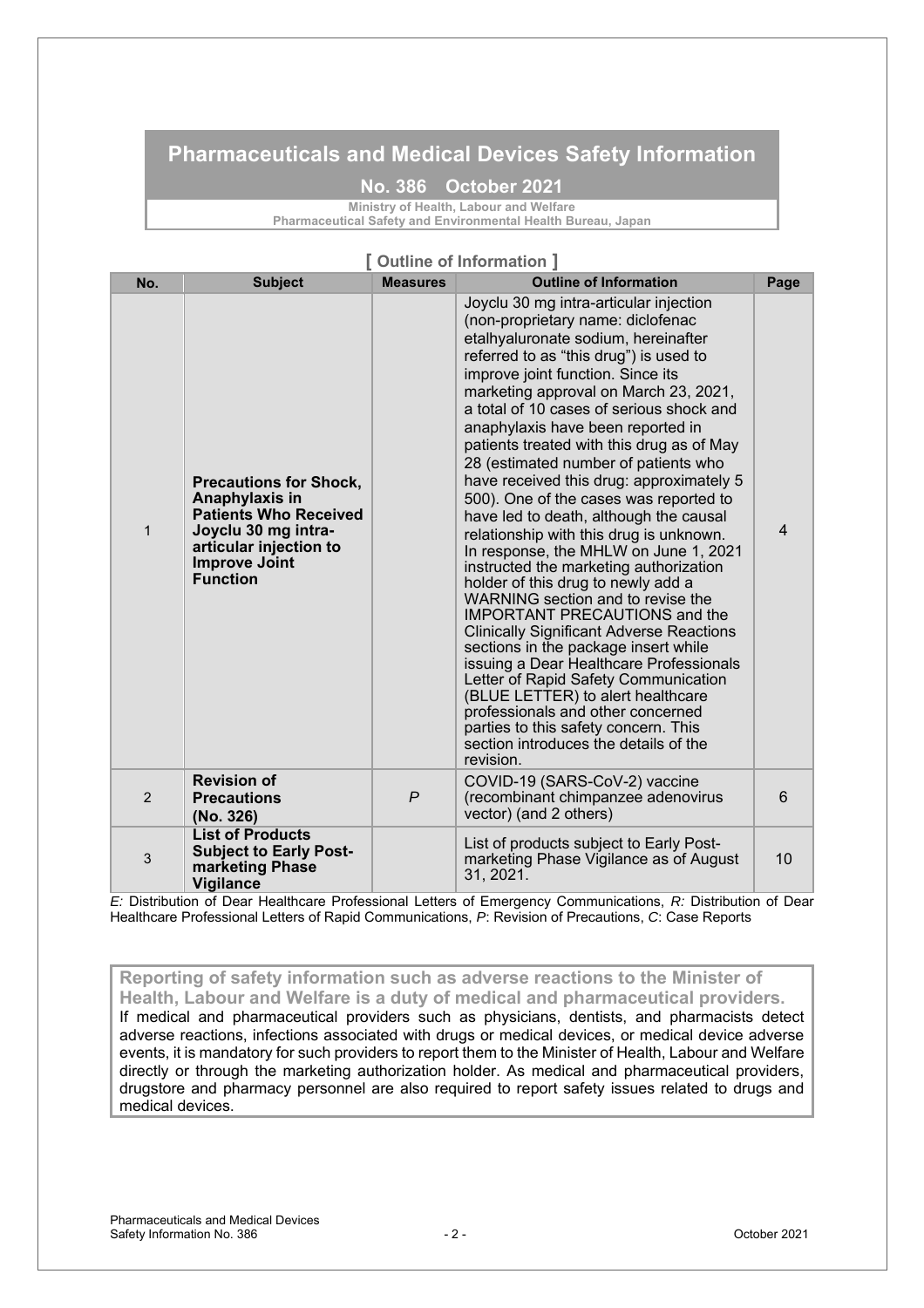## **Abbreviations**

| <b>ADR</b>  | Adverse drug reaction                             |
|-------------|---------------------------------------------------|
| <b>EPPV</b> | Early Post-marketing Phase Vigilance              |
| <b>MAH</b>  | Marketing authorization holder                    |
| <b>MHLW</b> | Ministry of Health, Labour and Welfare            |
| <b>PMDA</b> | <b>Pharmaceuticals and Medical Devices Agency</b> |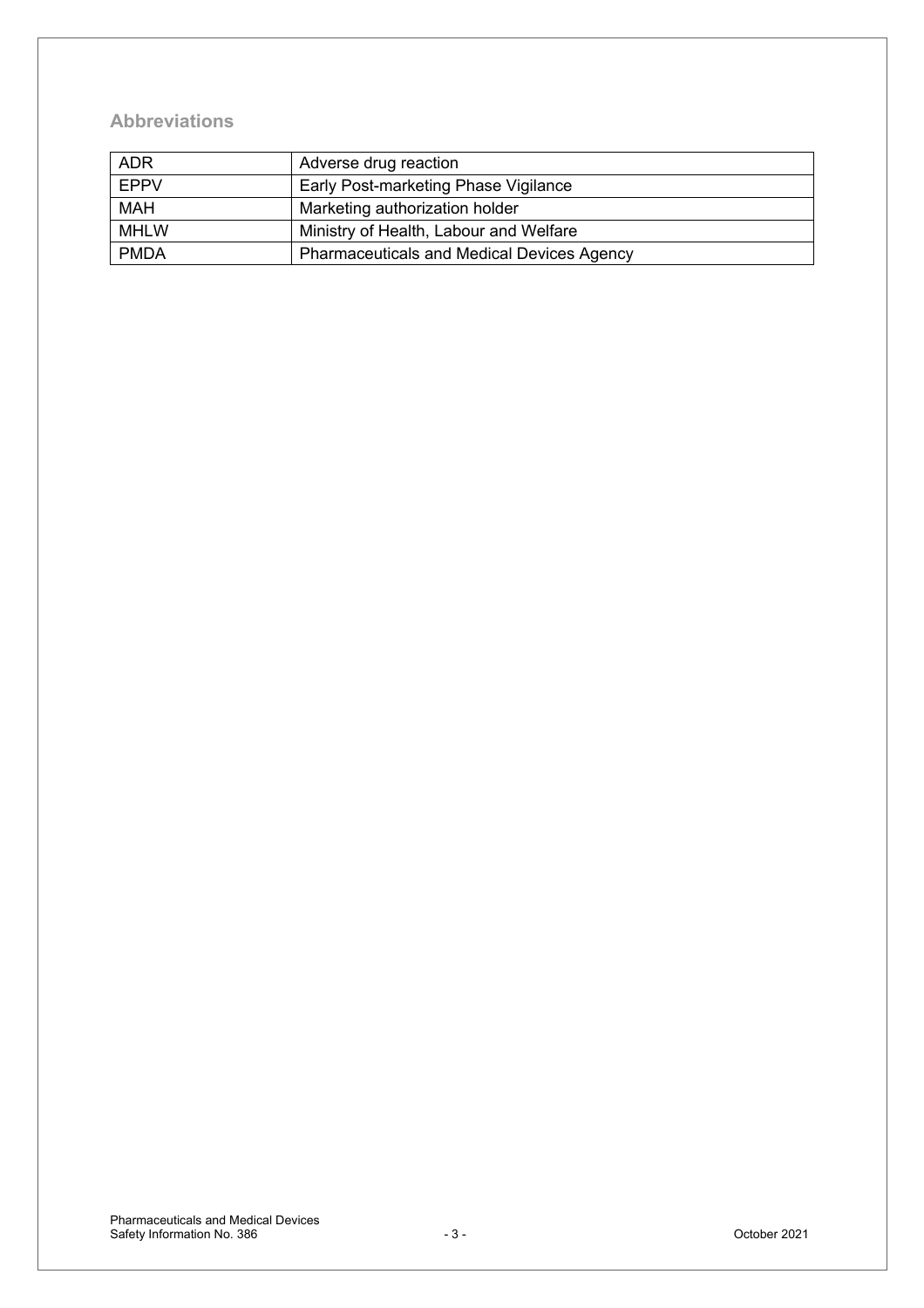## <span id="page-3-0"></span>**Precautions for Shock, Anaphylaxis in Patients Who Received Joyclu 30 mg intra-articular injection to Improve Joint Function**

**1** 

#### **1. Introduction**

Joyclu 30 mg intra-articular injection (non-proprietary name: diclofenac etalhyaluronate sodium, hereinafter referred to as "this drug") is used to improve joint function. Since its marketing approval on March 23, 2021, a total of 10 cases of serious shock, anaphylaxis have been reported in patients treated with this drug as of May 28 (estimated number of patients who have received this drug: approximately 5 500). One of the cases was reported to have led to death, although the causal relationship with the drug is unknown.

In response, the MHLW on June 1, 2021 instructed the marketing authorization holder (MAH) of this drug to newly add a WARNING section and to revise the IMPORTANT PRECAUTIONS and the Clinically Significant Adverse Reactions sections in the package insert while issuing a Dear Healthcare Professionals Letter of Rapid Safety Communication (BLUE LETTER) to alert healthcare professionals and other concerned parties to this safety concern without delay. This section introduces the details of the revision.

#### **2. Background**

This drug is an intra-articular injection that contains diclofenac etalhyaluronate sodium as the active ingredient in which diclofenac is covalently bonded to hyaluronate sodium. This drug was approved on March 23, 2021 with osteoarthritis (in the knee and hip joints) as its indication and was launched on May 19, 2021. Osteoarthritis is a joint disease that occurs when joints deteriorate. Symptoms include pain, swelling, deformity, and limited range of motion in joints in the extremities such as the knee and hip as well as in the finger joints. When joints in the lower extremities are affected, gait disturbance accompanies these symptoms and thereby affects the daily life activities and QOL of patients. This drug reduces pain and inflammation in the knee and hip joints and improves joint movement by stimulating the production of high molecular weight hyaluronic acid in synovial cells as well as by suppressing the synthesis of enzymes that break down proteins in the cartilage, and prostaglandins that cause inflammation.

As adverse reactions to this drug, anaphylactic reactions and anaphylactic shock were observed in the clinical studies submitted at the time of application for marketing approval and a causal relationship with this drug to the events was considered reasonably possible. It was decided that it was necessary to place a precaution for the risk of such events following administration of this drug in the package insert and to continue close monitoring of their occurrence.

To reflect the decision, a precaution for shock, anaphylaxis as clinically significant adverse reactions was included and patients with a history of hypersensitivity to any components of this drug were contraindicated in the package insert at the time of marketing approval of this drug.

 However, the situations listed below and others prompted us to conclude that an alert for, and proper responses to, anaphylaxis associated with this drug should be further ensured through a BLUE LETTER.

- · Adverse reactions involving serious shock, anaphylaxis including death have been reported.
- · Although a precaution regarding shock, anaphylaxis had been in place since its marketing approval in March 2021 under the Clinically Significant Adverse Reactions section in the package insert of this drug, cases of an onset after the patient returned home following administration of this drug were identified in addition to cases in which the adverse reactions occurred immediately following administration. Besides healthcare professionals, a precaution was also considered necessary for patients or their caregivers.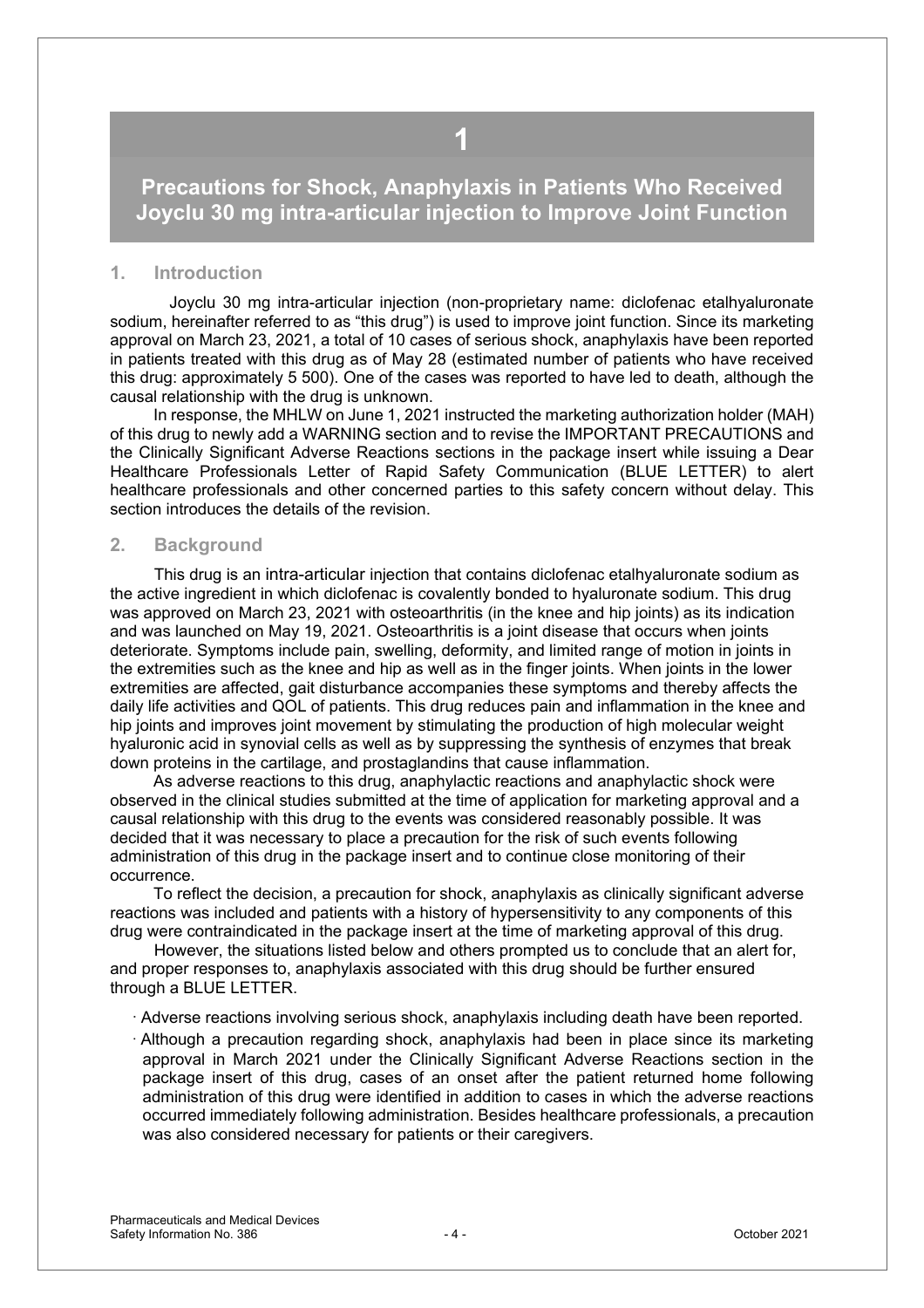### **3. Summary of precautions**

Considering that cases of serious shock or anaphylaxis have been reported, an enhanced precaution for healthcare professionals was decided based on the following three points.

- 1. Arrangements for proper responses to an emergency should be ensured prior to administration of this drug.
- 2. Conditions of patients should be carefully monitored under the supervision of a physician for at least 30 minutes after administration of this drug. It should be noted that cases have been reported where the symptoms occurred not only immediately after administration but also after patients returned home from medical institutions.
- 3. Patients and their caregivers should be fully informed of the risk of shock, anaphylaxis, as well as the signs and symptoms, and should be instructed to seek medical attention immediately if any abnormalities are noted.

In addition, the leaflet for patients and their caregivers alerts them to the following.

- Anaphylaxis may occur in the first few hours following administration of this drug.
- Conditions of patients should be carefully monitored for any changes immediately following administration until and after they reach home.
- If any abnormalities are noted, medical attention should be sought immediately. Medical institutions should be informed at their visit that patients have been administered Joyclu intra-articular injection.
- Pale look, loss of consciousness, and difficulty in breathing are a medical emergency. Immediate responses are required such as calling an ambulance.

### **[References]**

• Precautions for Shock, Anaphylaxis in Patients Who Received Joyclu 30 mg intra-articular injection to Improve Joint Function

 https://www.mhlw.go.jp/stf/houdou/0000073061\_00004.html (only in Japanese) English translation of Appendix 2 and Appendix 3 (in part) by PMDA Appendix 2

https://www.pmda.go.jp/english/safety/info-services/drugs/esc-rsc/0001.html (June 1, 2021) Appendix 3

https://www.pmda.go.jp/english/safety/info-services/drugs/revision-of-precautions/0009.html (June 2, 2021)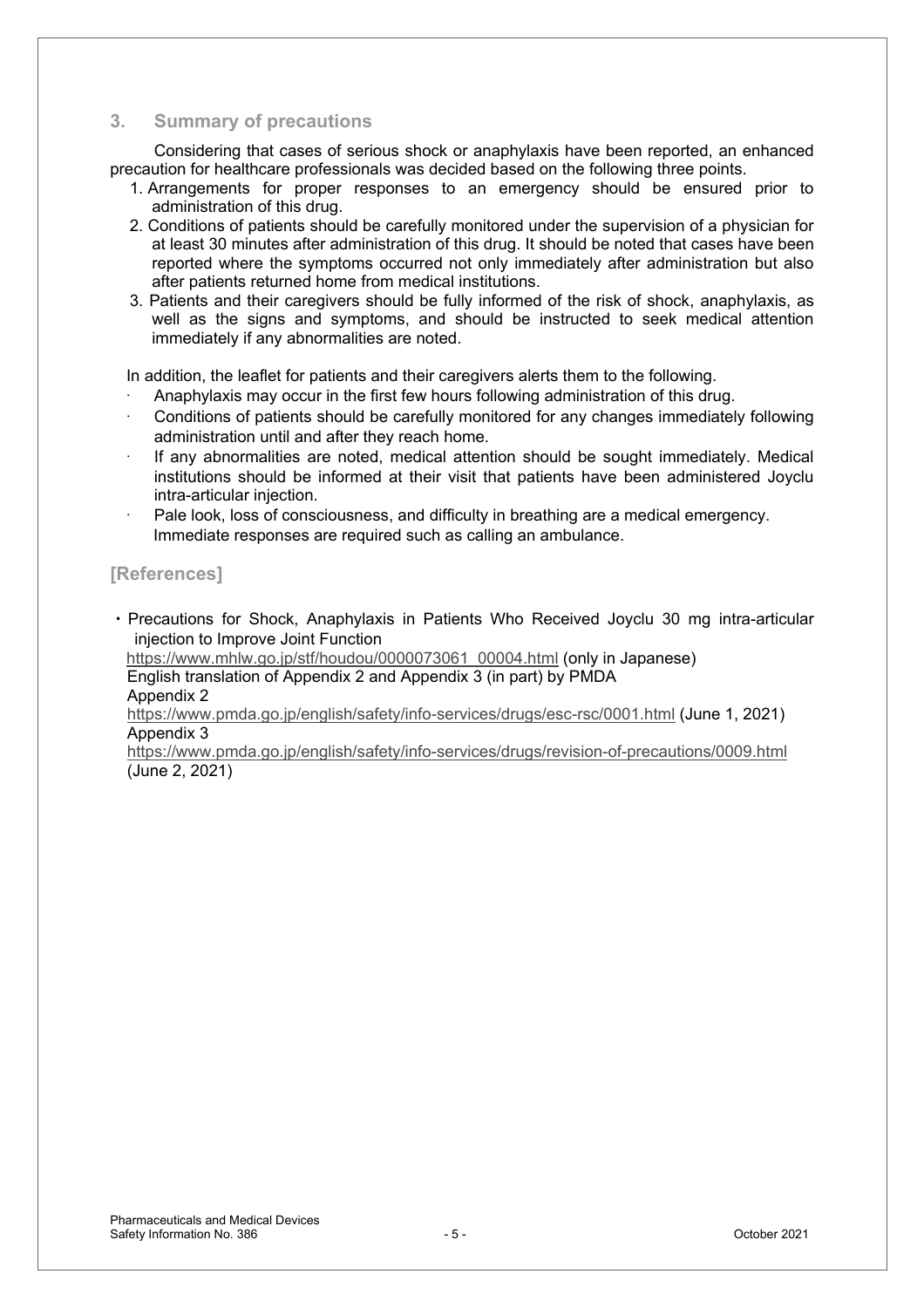# **2 Revision of Precautions (No.326)**

<span id="page-5-0"></span>This section presents details of revisions to the Precautions of package inserts and brand names of drugs that have been revised in accordance with the Notifications dated July 27, September 7, 2021.

#### **Vaccines COVID-19 (SARS-CoV-2) vaccine (recombinant chimpanzee adenovirus vector) Branded name** Vaxzevria Intramuscular Injection (AstraZeneca K.K.) **[Under New instructions] 2. PERSONS UNSUITABLE FOR VACCINATION (newly added)** Persons with a history of capillary leak syndrome **8. IMPORTANT PRECAUTIONS** Cases of serious thrombosis with thrombocytopenia (sometimes accompanied by bleeding) have been reported following inoculation with this vaccine including very rare forms of venous thrombosis and arterial thrombosis such as cerebral venous sinus thrombosis and splanchnic vein thrombosis. In many of the reported cases, serious thrombosis developed within 28 days following inoculation with this vaccine, and a fatal outcome resulted in some cases. When vaccinating individuals with risk factors for thromboembolism or thrombocytopenia, benefits and potential risks of immunization should be considered. In addition, from 4th to 28th day post-inoculation with this vaccine particularly, vaccinees should be instructed to be alert for, and seek medical attention immediately if they experience, symptoms such as severe or persistent headache, blurred vision, confusion, seizure, shortness of breath, chest pain, swelling of legs, pain of lower extremities, persistent abdominal pain, as well as non-vaccination site skin haemorrhage or petechiae. Vaccinees in whom thrombocytopenia was observed following inoculation with this vaccine should be thoroughly scrutinized for signs of thrombosis. In addition, platelet counts should be evaluated in vaccinees who developed thrombosis following inoculation with this vaccine. For diagnosis and treatment of thrombosis with thrombocytopenia, appropriate guidelines should be referred to. **(newly added)** Although a causal relationship has not been established, very rare cases of capillary leak syndrome have been reported following inoculation with this vaccine. Vaccinees should be instructed in advance to seek medical attention immediately if they experience any symptoms that could suggest capillary leak syndrome (such as oedema extremities, hypotension). Although a causal relationship has not been established, very rare cases of Guillain-Barré syndrome have been reported following inoculation with this vaccine. Vaccinees should be instructed in advance to seek medical attention immediately if they experience any symptoms that could suggest Guillain-Barré syndrome (such as flaccid paralysis starting from distal limb, decreased or absent tendon reflex). **11. ADVERSE REACTIONS 11.2 Other Adverse Reactions** Haematologic: Lymphadenopathy, thrombocytopenia

Pharmaceuticals and Medical Devices Safety Information No. 386 and Safety Information No. 386 and Safety Information No. 386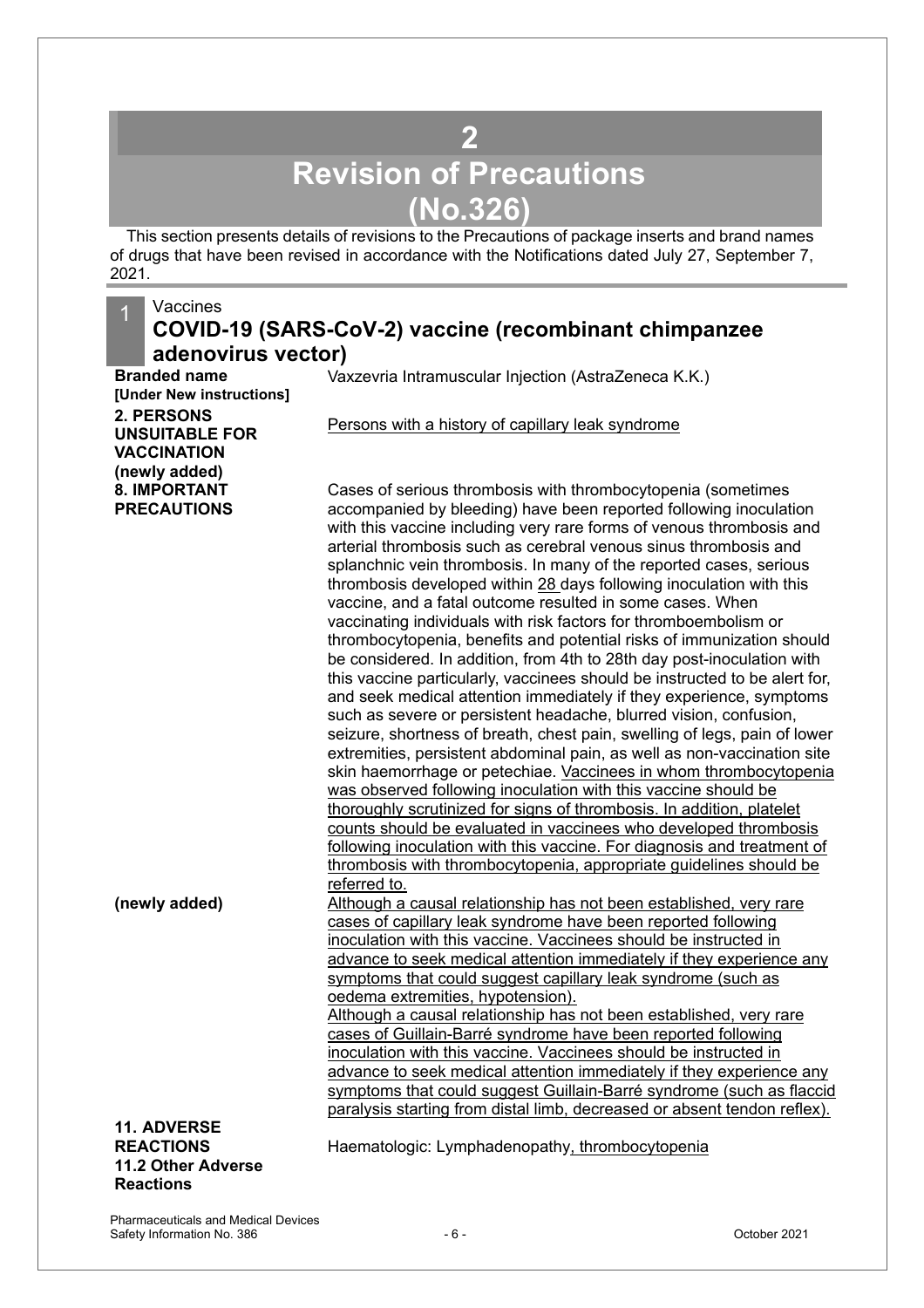| <b>15. OTHER</b><br><b>PRECAUTIONS</b><br><b>15.1 Information Based</b><br>on Clinical Use<br>(newly added) | Although a causal relationship has not been established, very rare<br>cases of capillary leak syndrome have been reported overseas<br>following inoculation with this vaccine with oedema extremities,<br>hypotension, haemoconcentration, or hypoalbuminaemia as typical<br>symptoms. In addition, these reports included cases of vaccinees with<br>a history of capillary leak syndrome and of fatal outcomes. |                                                                                                                                                                                                                                                                                                                                                                                                                           |                                                                                                                                                                                                                                                                                    |  |  |
|-------------------------------------------------------------------------------------------------------------|-------------------------------------------------------------------------------------------------------------------------------------------------------------------------------------------------------------------------------------------------------------------------------------------------------------------------------------------------------------------------------------------------------------------|---------------------------------------------------------------------------------------------------------------------------------------------------------------------------------------------------------------------------------------------------------------------------------------------------------------------------------------------------------------------------------------------------------------------------|------------------------------------------------------------------------------------------------------------------------------------------------------------------------------------------------------------------------------------------------------------------------------------|--|--|
| Antiparkinsonism agents<br>$\overline{2}$<br><b>Istradefylline</b>                                          |                                                                                                                                                                                                                                                                                                                                                                                                                   |                                                                                                                                                                                                                                                                                                                                                                                                                           |                                                                                                                                                                                                                                                                                    |  |  |
| <b>Branded name</b><br>[Under Old instructions]                                                             |                                                                                                                                                                                                                                                                                                                                                                                                                   | Nouriast Tablets 20 mg (Kyowa Kirin Co., Ltd.)                                                                                                                                                                                                                                                                                                                                                                            |                                                                                                                                                                                                                                                                                    |  |  |
| <b>Precautions concerning</b><br>Dosage and<br><b>Administration</b>                                        | The blood concentration of this drug may increase in the following<br>patients. The dosage should not exceed 20 mg once daily.<br>· Patients with moderate liver disorder                                                                                                                                                                                                                                         |                                                                                                                                                                                                                                                                                                                                                                                                                           |                                                                                                                                                                                                                                                                                    |  |  |
| <b>Drug Interactions</b>                                                                                    |                                                                                                                                                                                                                                                                                                                                                                                                                   | · Patients receiving drugs that strongly inhibit CYP3A                                                                                                                                                                                                                                                                                                                                                                    | This drug is mainly metabolized by CYP1A1 and CYP3A (CYP3A4 and                                                                                                                                                                                                                    |  |  |
|                                                                                                             |                                                                                                                                                                                                                                                                                                                                                                                                                   | CYP3A5). In addition, this drug inhibits CYP3A and P-glycoprotein.                                                                                                                                                                                                                                                                                                                                                        |                                                                                                                                                                                                                                                                                    |  |  |
| <b>Precautions</b><br>Co-<br>for<br><b>Administration</b>                                                   | <b>Drugs</b>                                                                                                                                                                                                                                                                                                                                                                                                      | Signs, Symptoms,<br>and Treatment                                                                                                                                                                                                                                                                                                                                                                                         | Mechanism and<br><b>Risk Factors</b>                                                                                                                                                                                                                                               |  |  |
|                                                                                                             | Drugs that strongly<br>inhibit CYP3A<br>(itraconazole,<br>clarithromycin, etc.)<br>Drugs that inhibit<br>CYP3A<br>(erythromycin,<br>fluconazole, etc.)                                                                                                                                                                                                                                                            | When co-<br>administered at 40<br>mg with<br>ketoconazole, the<br>AUC <sub>0-<math>\infty</math></sub> of this drug<br>increased 2.47 fold<br>and $t_{1/2}$ extended<br>1.87 fold. Effects of<br>this drug may be<br>enhanced.<br>When co-<br>administered with<br>drugs that strongly<br>inhibit CYP3A, the<br>dosage of this drug<br>should not exceed<br>20 mg once daily.<br>Effects of this drug<br>may be enhanced. | Co-administration<br>with CYP3A<br>inhibitors may inhibit<br>metabolism and<br>increase the blood<br>concentration of this<br>drug.                                                                                                                                                |  |  |
|                                                                                                             | Drugs that induce<br>CYP3A<br>(rifampicin,<br>carbamazepine,<br>$etc.$ )<br>Food containing St.<br>John's Wort<br>Drugs that act as<br>CYP3A substrates<br>(midazolam,<br>atorvastatin,<br>lomitapide mesilate,<br>$etc.$ )                                                                                                                                                                                       | Effects of this drug<br>may be attenuated.<br>Effects of the drugs<br>listed on the left<br>may be enhanced.                                                                                                                                                                                                                                                                                                              | Co-administration<br>with CYP3A<br>inducers may<br>promote metabolism<br>and decrease the<br>blood concentration<br>of this drug.<br>Co-administration<br>with this drug may<br>inhibit metabolism<br>and increase the<br>blood concentration<br>of the drugs that act<br>as CYP3A |  |  |

substrates.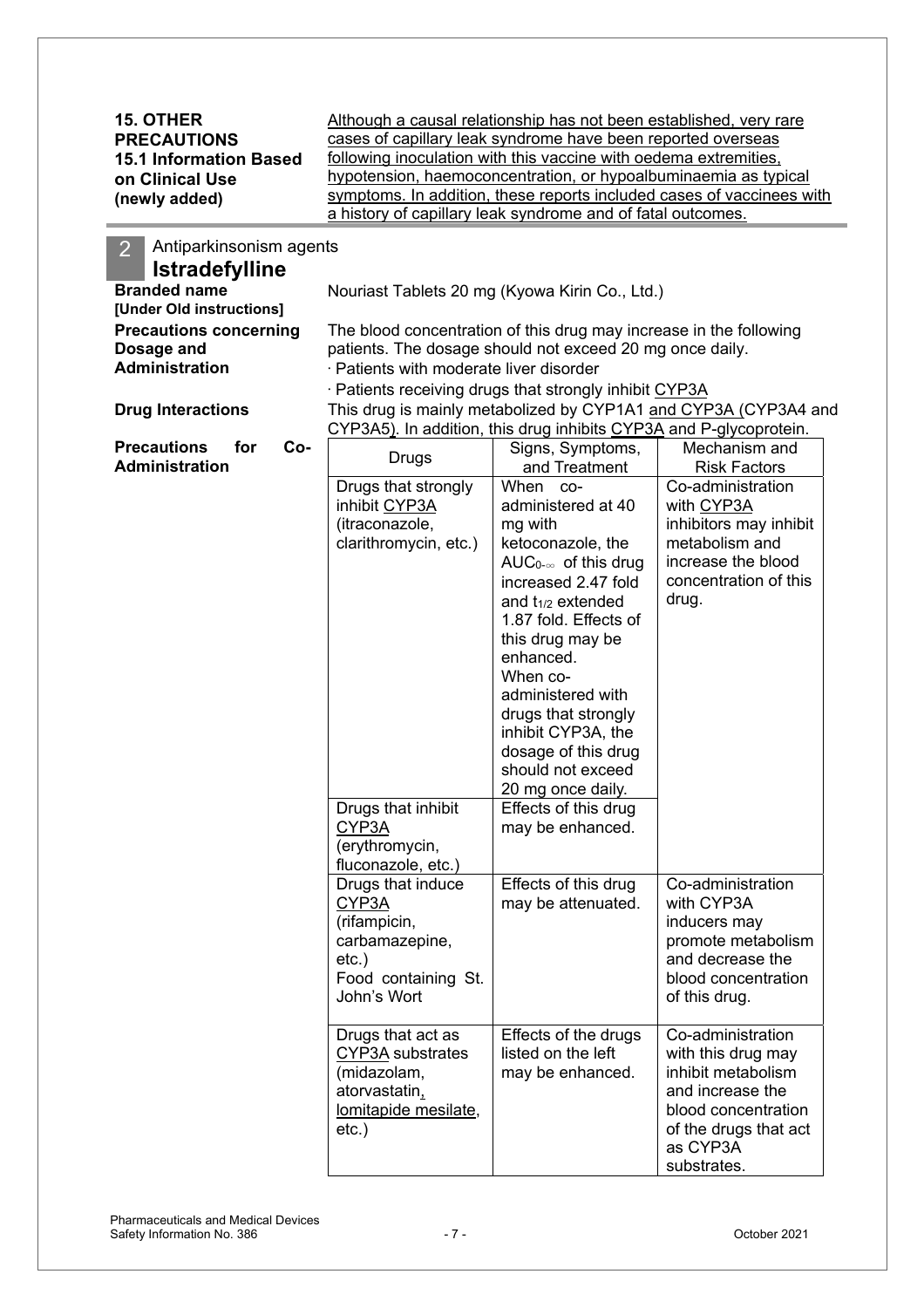**[Under New instructions] 7. PRECAUTIONS CONCERNING DOSAGE AND ADMINISTRATION 7.2 The blood concentration of this drug may increase in the following patients. The dosage should not exceed 20 mg once daily.**

 $\cdot$  Patients with moderate liver disorder

· Patients receiving drugs that strongly inhibit CYP3A

**10. INTERACTIONS** This drug is mainly metabolized by CYP1A1 and CYP3A (CYP3A4 and CYP3A5). In addition, this drug inhibits CYP3A and P-glycoprotein.

| 10.2 Precautions for Co- | <b>Drugs</b>                                                                                                | Signs, Symptoms,                                               | Mechanism and                                                                                                                                                |
|--------------------------|-------------------------------------------------------------------------------------------------------------|----------------------------------------------------------------|--------------------------------------------------------------------------------------------------------------------------------------------------------------|
| Administration           |                                                                                                             | and Treatment                                                  | <b>Risk Factors</b>                                                                                                                                          |
|                          | Drugs that strongly<br>inhibit CYP3A                                                                        | Effects of this drug<br>may be enhanced.                       | Co-administration<br>with CYP3A                                                                                                                              |
|                          | (itraconazole,<br>clarithromycin, etc.)                                                                     |                                                                | inhibitors may inhibit<br>metabolism and<br>increase the blood                                                                                               |
|                          |                                                                                                             |                                                                | concentration of this<br>drug.                                                                                                                               |
|                          |                                                                                                             |                                                                | The $AUC_{0-\infty}$ of this                                                                                                                                 |
|                          |                                                                                                             |                                                                | drug increased and<br>$t_{1/2}$ extended when<br>co-administered<br>with ketoconazole.                                                                       |
|                          | Drugs that inhibit<br>CYP3A<br>(erythromycin,<br>fluconazole, etc.)                                         | Effects of this drug<br>may be enhanced.                       | Co-administration<br>with CYP3A<br>inhibitors may inhibit<br>metabolism and<br>increase the blood<br>concentration of this<br>drug.                          |
|                          | Drugs that induce<br>CYP3A (rifampicin,<br>carbamazepine,<br>$etc.$ )<br>Food containing St.<br>John's Wort | Effects of this drug<br>may be attenuated.                     | Co-administration<br>with CYP3A<br>inducers may<br>promote metabolism<br>and decrease the<br>blood concentration<br>of this drug.                            |
|                          | Drugs that act as<br>CYP3A substrates<br>(midazolam,<br>atorvastatin,<br>lomitapide mesilate,<br>$etc.$ )   | Effects of the drugs<br>listed on the left<br>may be enhanced. | Co-administration<br>with this drug may<br>inhibit metabolism<br>and increase the<br>blood concentration<br>of the drugs that act<br>as CYP3A<br>substrates. |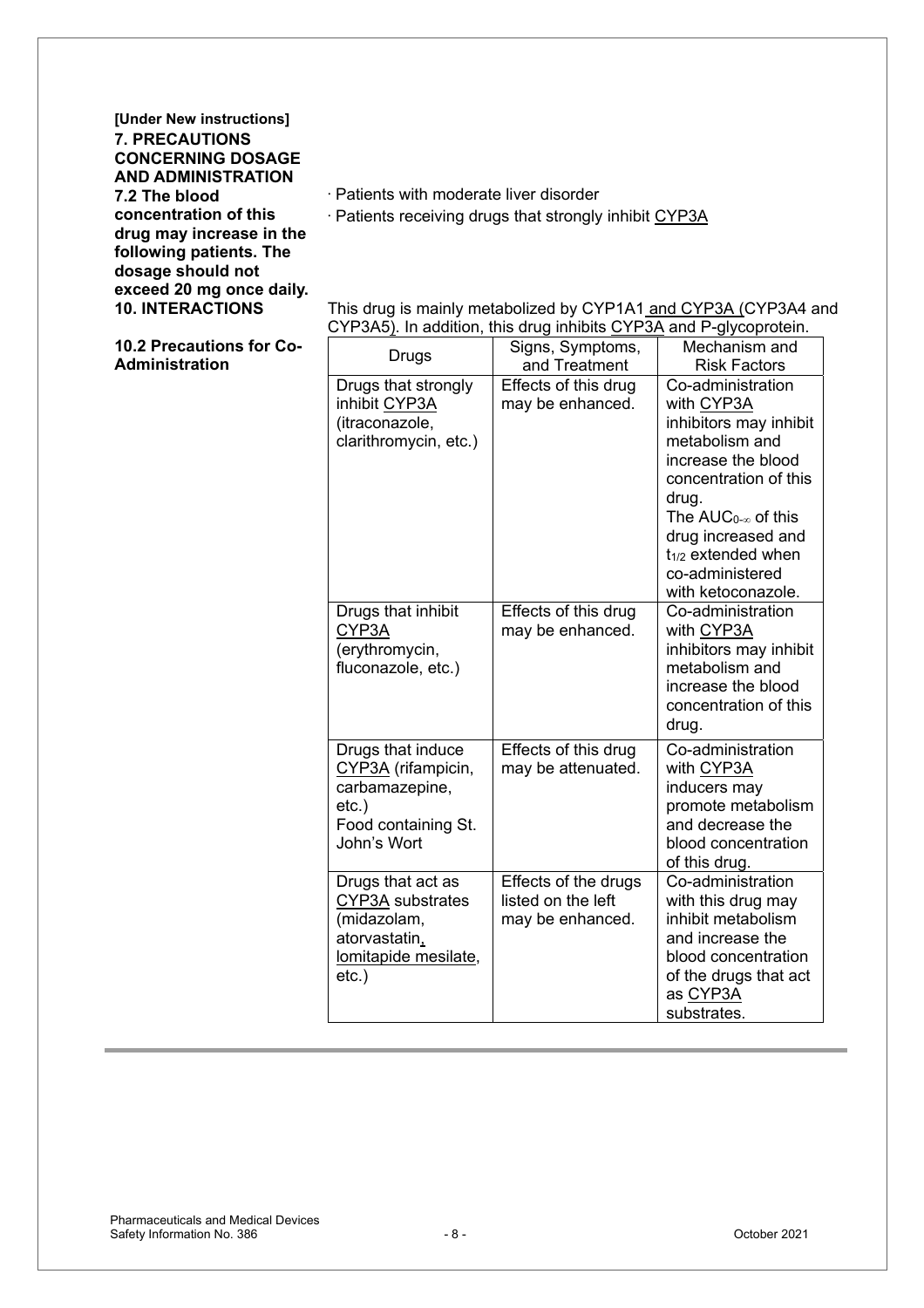## 3 Agents for hyperlipidemias

## **Lomitapide mesilate**

| <b>Branded name</b><br>[Under Old instructions]          | Juxtapid Capsules 5, 10, 20 mg (Recordati Rare Diseases Japan KK)                                                                                                                                                                    |                                                                                                                                                                                                                                   |                                                                                                 |  |  |
|----------------------------------------------------------|--------------------------------------------------------------------------------------------------------------------------------------------------------------------------------------------------------------------------------------|-----------------------------------------------------------------------------------------------------------------------------------------------------------------------------------------------------------------------------------|-------------------------------------------------------------------------------------------------|--|--|
| <b>Drug Interactions</b><br><b>Contraindications for</b> | <b>Drugs</b>                                                                                                                                                                                                                         | Signs, Symptoms,<br>and Treatment                                                                                                                                                                                                 | Mechanism and<br><b>Risk Factors</b>                                                            |  |  |
| <b>Co-Administration</b>                                 | Moderate CYP3A<br>inhibitors<br>(aprepitant,<br>atazanavir,<br>ciprofloxacin,<br>crizotinib, diltiazem,<br>erythromycin,<br>fluconazole,<br>fosamprenavir,<br>imatinib, verapamil,<br>miconazole (gel/<br>injections),<br>tofisopam) | The blood<br>concentration of this<br>drug may increase<br>markedly.                                                                                                                                                              | These drugs<br>inhibit CYP3A and<br>thereby inhibit<br>metabolism of<br>lomitapide<br>mesilate. |  |  |
| <b>Precautions for Co-</b><br><b>Administration</b>      | <b>Drugs</b>                                                                                                                                                                                                                         | Signs, Symptoms,<br>and Treatment                                                                                                                                                                                                 | Mechanism and<br><b>Risk Factors</b>                                                            |  |  |
|                                                          | Weak CYP3A<br>inhibitors<br>(atorvastatin,<br>cimetidine,<br>cilostazol, oral<br>contraceptives,<br>istradefylline, etc.)                                                                                                            | The blood<br>concentration of this<br>drug may increase.<br>Co-administered with<br>weak CYP3A<br>inhibitors requires<br>caution. The dosage<br>of this drug should be<br>reduced and patients<br>should be closely<br>monitored. | These drugs<br>inhibit CYP3A and<br>thereby inhibit<br>metabolism of<br>lomitapide<br>mesilate. |  |  |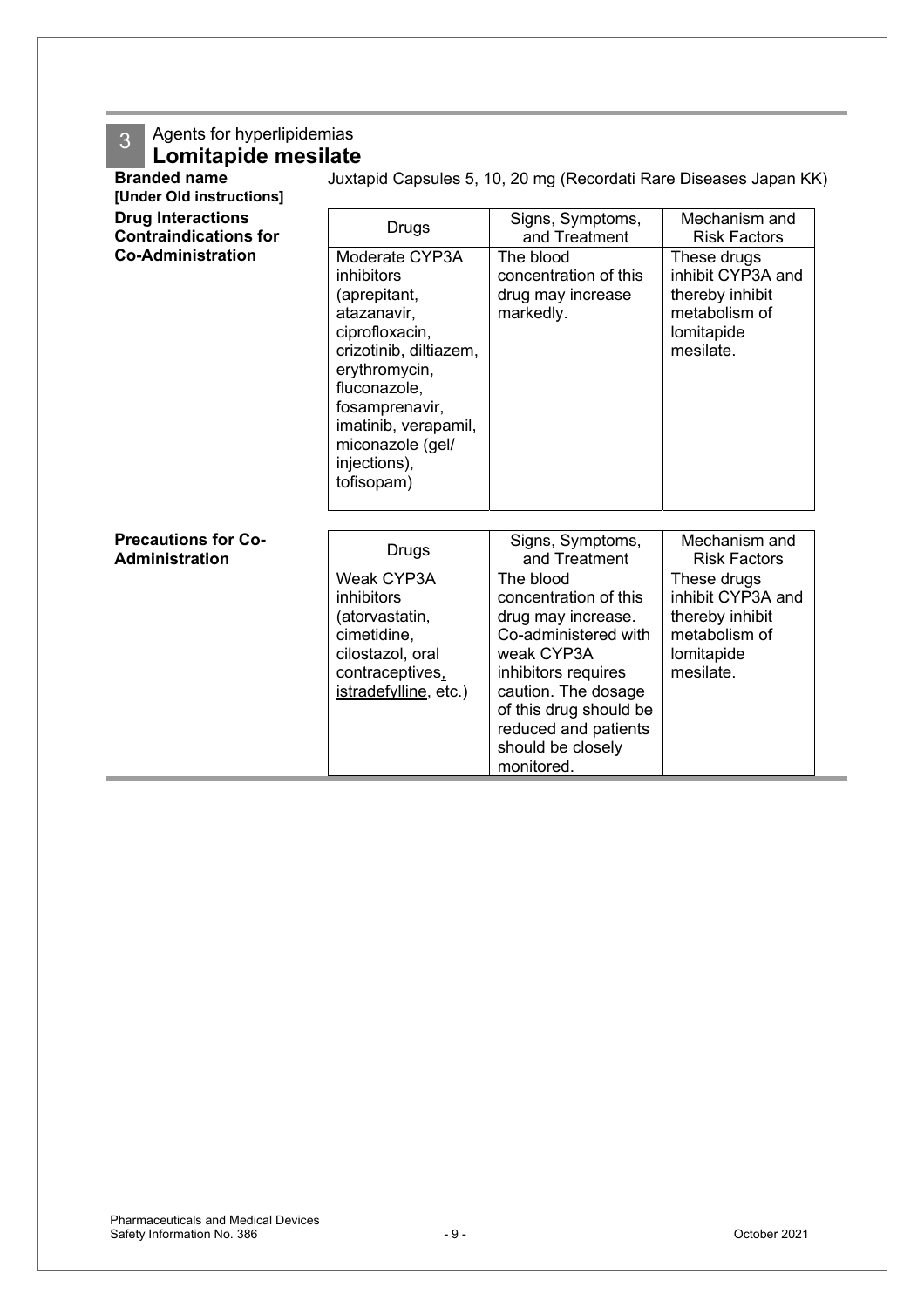# <span id="page-9-0"></span>**List of Products Subject to Early Post-marketing Phase Vigilance**

**3**

Early Post-marketing Phase Vigilance (EPPV) was established in 2001. This unique system for newly-approved drug products refers to any safety assurance activities that are conducted within a period of 6 months just after marketing of a new drug. The MAH responsible for a new drug in the EPPV period is required to collect adverse drug reactions (ADRs) data from all medical institutions where the drug is used and to take safety measures as appropriate. The aim of EPPV is to promote the rational and appropriate use of drugs in medical treatments and to facilitate prompt action for the prevention of serious ADRs. EPPV is specified as a condition of product approval.

|   | Nonproprietary name<br><b>Branded name</b>                                                                                              | Name of the MAH                                  | Date of EPPV<br>initiate |
|---|-----------------------------------------------------------------------------------------------------------------------------------------|--------------------------------------------------|--------------------------|
| ◉ | Fremanezumab (genetical recombination)<br>Ajovy Syringes for S.C. Injection 225 mg                                                      | Otsuka Pharmaceutical<br>Co., Ltd.               | August 30,<br>2021       |
| ◉ | Givosiran sodium<br>Givlaari Subcutaneous Injection 189 mg                                                                              | Alnylam Japan K.K.                               | August 30,<br>2021       |
| ◎ | Upadacitinib hydrate <sup>*1</sup><br>Rinvoq Tablets 7.5 mg, 15 mg                                                                      | AbbVie GK                                        | August 25,<br>2021       |
| ◉ | Dapagliflozin propylene glycolate hydrate <sup>*2</sup><br>Forxiga 5 mg, 10 mg tablets                                                  | AstraZeneca K.K.                                 | August 25,<br>2021       |
| ◉ | Selexipag <sup>*3</sup><br>Uptravi Tablets 0.2 mg, 0.4 mg                                                                               | Nippon Shinyaku Co.,<br>Ltd.                     | August 25,<br>2021       |
| ◉ | Fentanyl citrate*4<br>Fentos Tapes 0.5 mg, 1 mg, 2 mg, 4 mg, 6<br>mg, 8 mg                                                              | Hisamitsu<br>Pharmaceutical Co., Inc.            | August 25,<br>2021       |
| ◎ | Upacicalcet sodium hydrate<br>Upasita IV Injection Syringe for Dialysis 25<br>µg, 50 µg, 100 µg, 150 µg, 200 µg, 250 µg,<br>$300 \mu g$ | Sanwa Kagaku<br>Kenkyusho Co., Ltd.              | August 20,<br>2021       |
| ◎ | Teduglutide (genetical recombination)<br>Revestive 3.8 mg for S.C. Injection                                                            | <b>Takeda Pharmaceutical</b><br>Company Limited. | August 18,<br>2021       |
| ◉ | COVID-19 (SARS-CoV-2) Vaccine<br>(recombinant chimpanzee adenovirus vector)<br>Vaxzevria Intramuscular Injection                        | AstraZeneca K.K.                                 | August 16,<br>2021       |
| ⊚ | Erenumab (genetical recombination)<br>Aimovig Subcutaneous injection Pens 70 mg                                                         | Amgen K.K.                                       | August 12,<br>2021       |
| ◎ | Risdiplam<br>Evrysdi Dry Syrup 60 mg                                                                                                    | Chugai Pharmaceutical<br>Co., Ltd.               | August 12,<br>2021       |
| ◉ | Tazemetostat hydrobromide<br>Tazverik tablets 200 mg                                                                                    | Eisai Co., Ltd.                                  | August 16,<br>2021       |
| ◉ | Larotrectinib sulfate<br>Vitrakvi oral solution 20 mg/mL                                                                                | Bayer Yakuhin Ltd.                               | August 6,<br>2021        |

#### (As of 31 August 2021) : Products for which EPPV was initiated after August 1, 2021

Pharmaceuticals and Medical Devices Safety Information No. 386 and Safety Information No. 386 and Society 10 - Company of the USD october 2021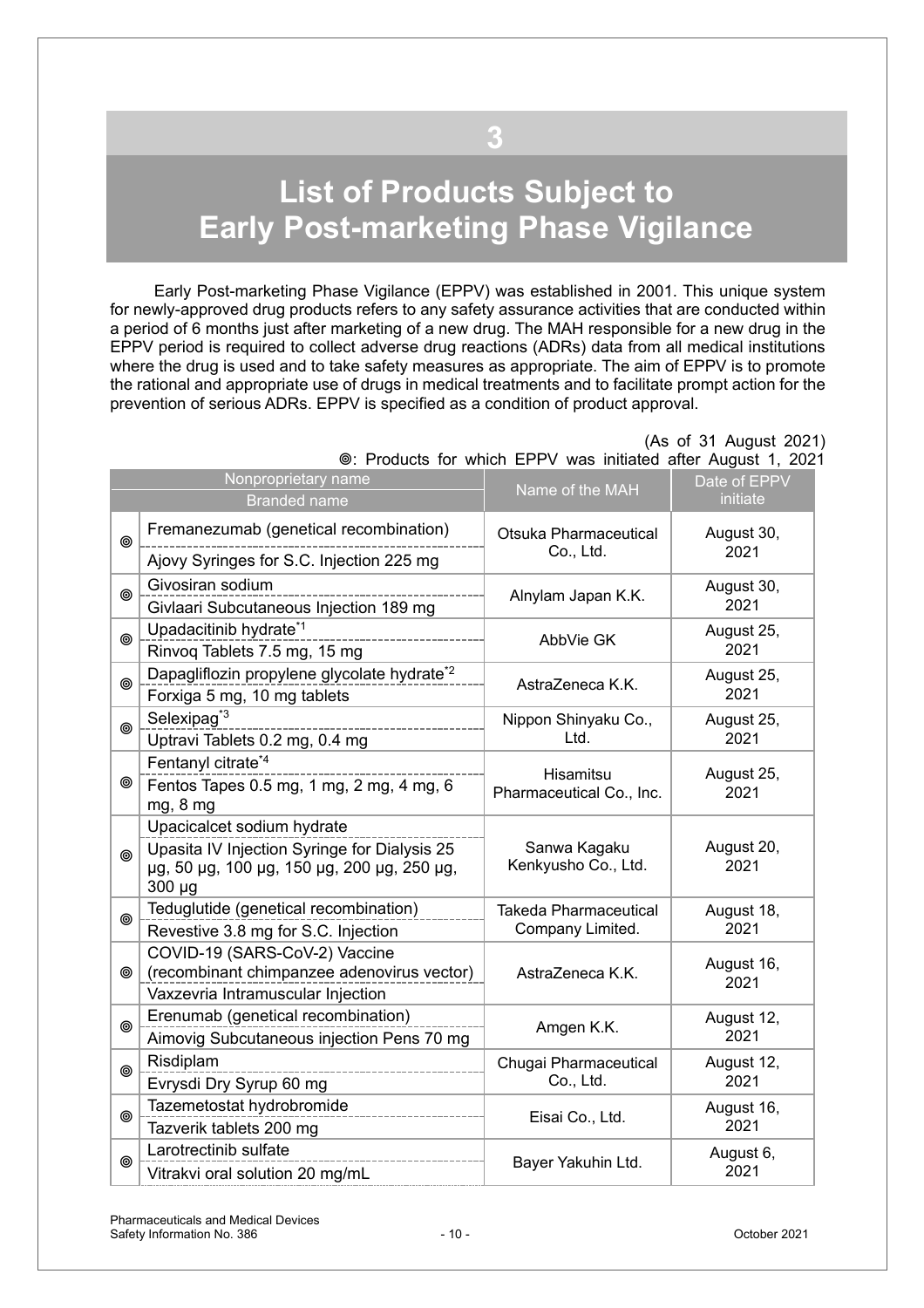| Nonproprietary name<br><b>Branded name</b> |                                                                                                                                      | Name of the MAH                                  | Date of EPPV<br>initiate |
|--------------------------------------------|--------------------------------------------------------------------------------------------------------------------------------------|--------------------------------------------------|--------------------------|
| ◉                                          | Simoctocog alfa (genetical recombination)<br>Nuwiq For I.V. Injection 250, 500, 1000,<br>2000, 2500, 3000, 4000                      | Fujimoto<br>Pharmaceutical<br>Corporation        | August 2,<br>2021        |
|                                            | Lyophilized human alpha1-proteinase<br>inhibitor concentrate<br>Lynspad for Intravenous Infusion 1000 mg                             | <b>Grifols Therapeutics</b><br>LLC.              | <b>July 27,</b><br>2021  |
|                                            | Casirivimab (genetical recombination),<br>Imdevimab (genetical recombination)<br>Ronapreve for Intravenous Infusion Set 300,<br>1332 | Chugai Pharmaceutical<br>Co., Ltd.               | <b>July 22,</b><br>2021  |
|                                            | Rivaroxaban <sup>*5</sup><br>Xarelto dry syrup for pediatric 51.7 mg, 103.4<br>mg                                                    | Bayer Yakuhin Ltd.                               | <b>July 12.</b><br>2021  |
|                                            | Amikacin sulfate<br>Arikayce (amikacin liposome inhalation<br>suspension) 590 mg/8.4 mL                                              | Insmed Incorporated.                             | July 7,<br>2021          |
|                                            | Larotrectinib sulfate<br>Vitrakvi capsules 25 mg, 100 mg                                                                             | Bayer Yakuhin Ltd.                               | July 7,<br>2021          |
|                                            | Osilodrostat phosphate<br>Isturisa tablets 1 mg, 5 mg                                                                                | Recordati Rare<br>Diseases Japan KK              | <b>June 30,</b><br>2021  |
|                                            | Incobotulinumtoxin A <sup>*6</sup><br>Xeomin 50 units/100 units/200 units for<br>Intramuscular injection                             | Teijin Pharma Limited.                           | June 23,<br>2021         |
|                                            | Pemigatinib<br>Pemazyre Tablets 4.5 mg                                                                                               | Incyte Biosciences<br>Japan G.K.                 | June 1,<br>2021          |
|                                            | Inebilizumab (genetical recombination)<br>Uplizna for Intravenous Infusion 100 mg                                                    | Mitsubishi Tanabe<br>Pharma Corporation          | June 1,<br>2021          |
|                                            | Upadacitinib hydrate*7<br>Rinvoq Tablets 7.5 mg, 15 mg                                                                               | AbbVie GK                                        | May 27,<br>2021          |
|                                            | Palonosetron hydrochloride<br>Aloxi I.V. injection 0.75 mg, Aloxi I.V. infusion<br>bag 0.75 mg                                       | <b>Taiho Phamaceutical</b><br>Co., Ltd.          | May 27,<br>2021          |
|                                            | Coronavirus modified uridine RNA vaccine<br>(SARS-CoV-2)<br>COVID-19 Vaccine Moderna Intramuscular<br>Injection                      | <b>Takeda Pharmaceutical</b><br>Company Limited. | May 24,<br>2021          |
|                                            | Ofatumumab (genetical recombination) <sup>*8</sup><br>Kesimpta for s.c. injection 20 mg pen                                          | Novartis Pharma K.K.                             | May 24,<br>2021          |
|                                            | Polatuzumab vedotin (genetical<br>recombination)<br>Polivy for Intravenous Infusion 140 mg, 30<br>mg                                 | Chugai Pharmaceutical<br>Co., Ltd.               | May 19,<br>2021          |
|                                            | Pabinafusp alfa (genetical recombination)<br>Izcargo for I.V. infusion 10 mg                                                         | <b>JCR Pharmaceuticals</b><br>Co., Ltd.          | May 19,<br>2021          |
|                                            | Denileukin diftitox (genetical recombination)<br>Remitoro for Intravenous Drip Infusion 300                                          | Eisai Co., Ltd.                                  | May 19,<br>2021          |